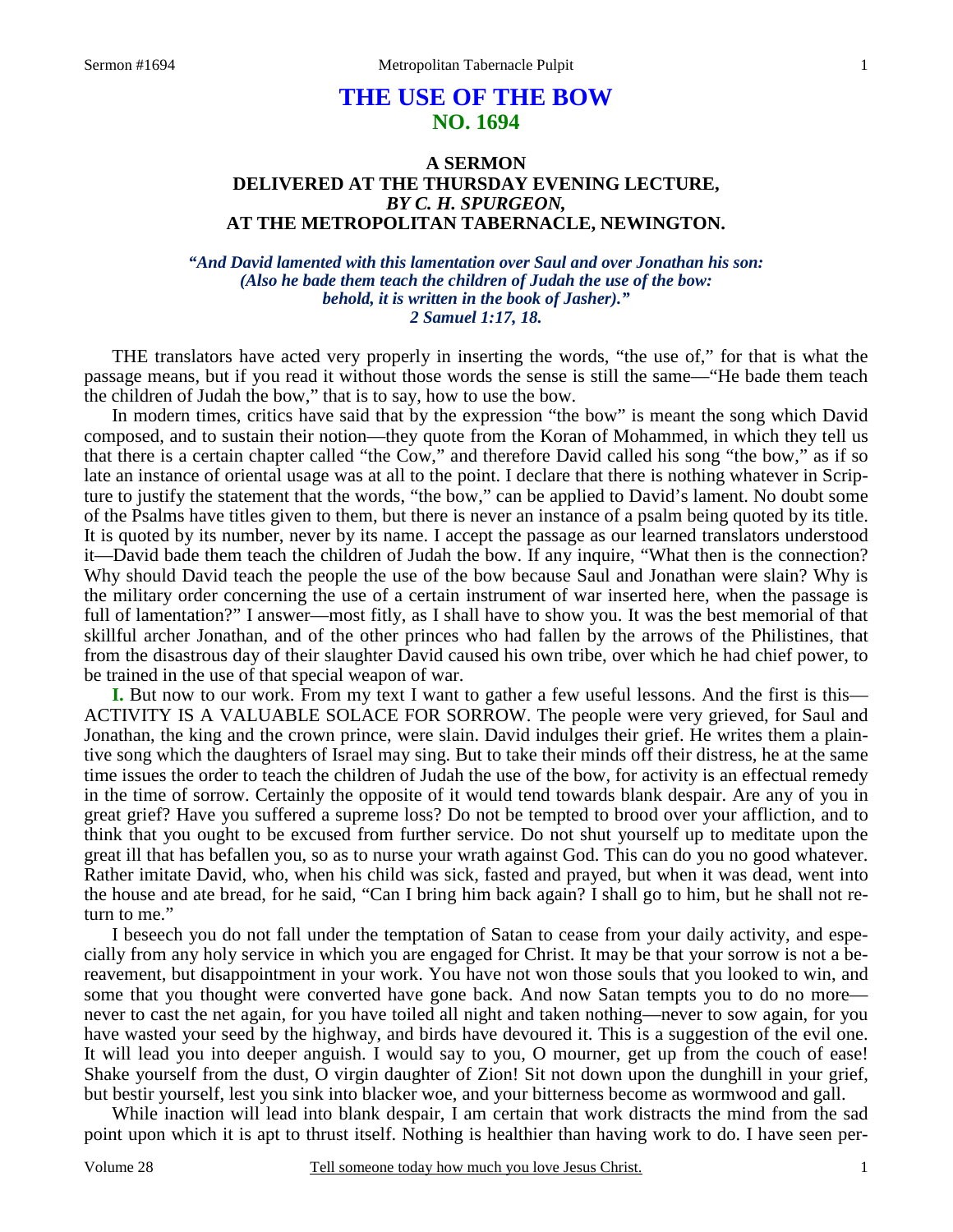sons of leisure give way most terribly in the case of the loss of children, while I have known laboring people, who, I believe have been as sensitive in heart, who have kept up bravely. Under God, I have attributed the difference to the fact that the poor woman must go to earn her daily bread, or must get about her domestic duties whatever happens, and the poor man must do his daily task, or else the family will be in need. Thus, toil has proved to be a blessed necessity by withdrawing the mind from the sorrow which would have engrossed it. You have heard of Alexander Cruden. Perhaps you do not know that he was crossed in love, and met with certain other trials which drove him nearly mad, and yet Alexander Cruden did not become insane, for he engaged upon the immense work of forming a concordance of sacred Scripture, which concordance has become the great instrument by which we search the Word of God. This work kept him from becoming altogether insane. If I had to prescribe to "a mind diseased," I would say, "Enter upon good work and keep at it." Dear friends, if you are in trouble and Satan tempts you to get alone, and to cease from the work of the Lord, resist the injurious suggestion. God the Holy Spirit is most likely to comfort you, and to apply the precious promises of His word to your soul, if you pursue your Master's work with all your heart. Attend to His business, and He will attend to your business. Tell poor sinners about His wounds, and He will bind up yours. Forget your cross in His. Forget your griefs in the griefs of the sons of men who are perishing for lack of knowledge and you shall find the readiest way to consolation.

 A valuable solace for sorrow is activity, especially, I think, in reference to *new* work. It will help you much if a new trouble suggests to you new service. Old work does not always take the mind off from its vexatious, for we are apt to do it mechanically, and as a matter of routine, but something altogether fresh will aid us sweetly to forget our trial. Oh, to strike out some new path! To invent new honors for Jesus, new enterprises for His kingdom, new attractions for His gospel—this will help to charm away our griefs. With many, the doing of any kind of service for Christ will be quite a novelty. I grieve to say it. These people are desponding. I am not so grieved at that, because if any man will not work, neither shall he eat. And if a Christian will not serve his Master, he shall not feast with the King's worthies. Oh, how much of joy many of you miss by not doing more for the poor, more for the ignorant, more for Christ! The poet Rogers tells us—and he throws the story into poetry which I forget—of a rich man in Venice who was the subject of despair, and became such a hypochondriac that he went down to the canal to drown himself. But on the way he was met by a poor little boy who tugged at his coat and begged for bread. When the rich man called him an impostor, the boy besought him to come home with him, and see his father and mother who were dying of starvation. He went up into the room, and found the family literally perishing for lack of food. He laid out the money which he had in his pocket in making them all glad with a hearty meal, and then he said to himself that there was something worth living for after all. He had found a novel enjoyment, which gave a fresh motive for living. I would like to ask you who have suffered a great trouble whether the Lord may not be pressing you by this means, into a new path of delight, directing you to a fresh method of glorifying God and doing good to your fellow men. I will sing you a song if you will, as sorrowful as David's lament, but I would rather teach you the use of the bow. I believe that I shall minister better to your comfort if I enlist you as soldiers in Christ's army, and teach you to use His weapons, than if I should console you with the most plaintive minstrelsy of sadness.

 Do I speak to any here present who endure great earthly afflictions, but know nothing of spiritual things? Is it not the case that God often brings His wandering children to Himself by distresses? The way in which you are to be comforted, dear friends, is not by going into the world again, and seeking further pleasures there. If God means to bless you, He may allow you to become so hungry that you may wish to fill your belly with the husks. You have spent your living riotously, and now you are ready to despair. Round by that dark corner of despair may be the way to your Father's house. To expel your present temporal grief, you need a spiritual grief concerning sin. If you learn of Jesus at this hour to repent of sin, and to put your trust in Him, your soul will be awakened to say, "I will arise, and go unto my Father," and then you will lose your hunger, and forget the swine trough. Where? Why, amidst the music and dancing of your Father's house, and in the joy of hearing Him say, "Let us eat, and be merry, for this My son was dead, and is alive again, He was lost, and is found."

 Yes, David was right. The way to raise the people out of their despondency was to teach them the use of the bow, their own arrows would slay their grief, and the way to get you mourning ones out of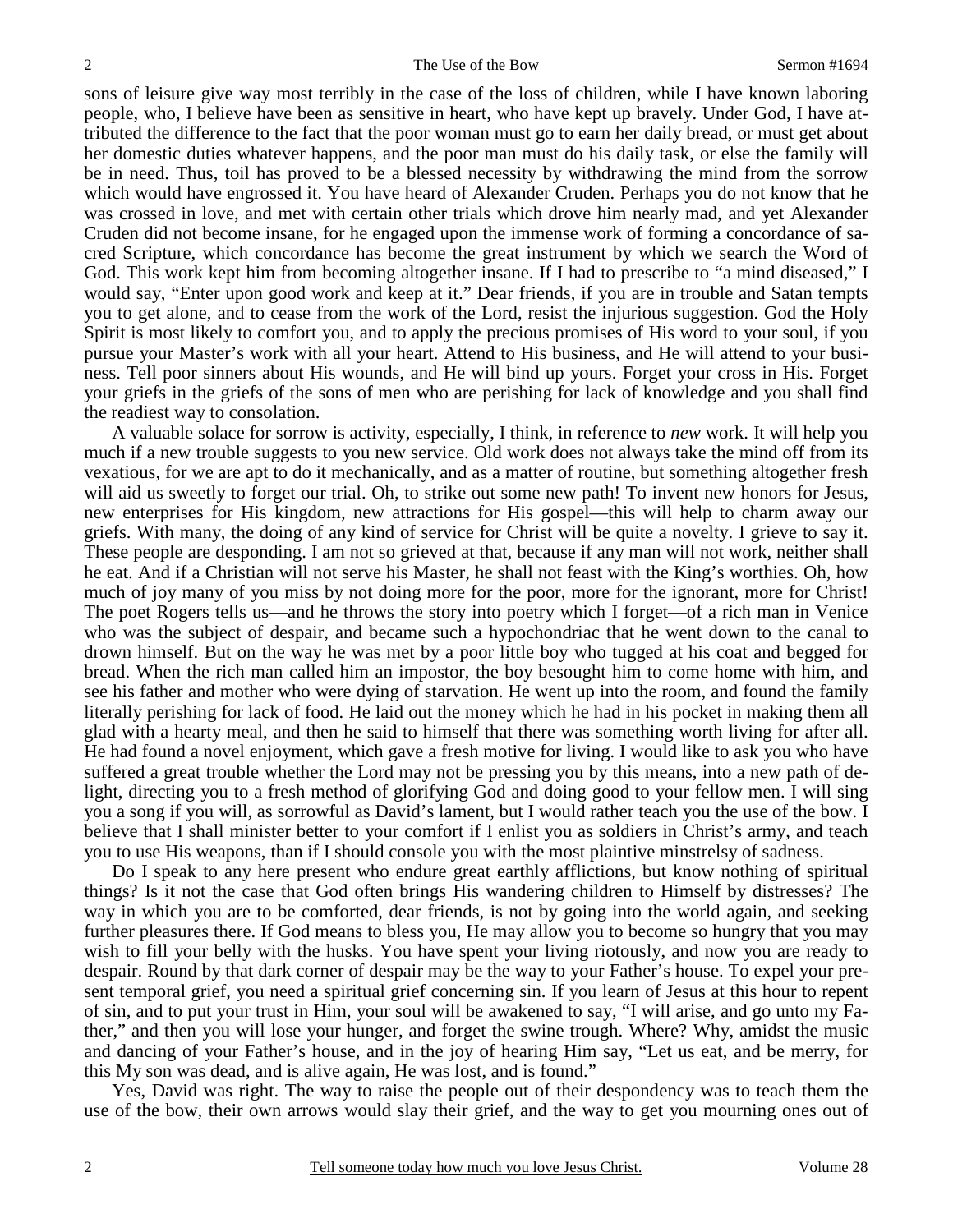#### Sermon #1694 The Use of the Bow 3

That is the first lesson which, I think, the text most sweetly teaches.

**II.** A second lesson is that AN ADMIRABLE USE OF DISASTER IS TO LEARN ITS LESSONS. What was the disaster? Saul and Jonathan had been shot by archers. The Philistines were evidently strong in the use of the bow, but Saul's army was short of archers, and so they were not able to strike the Philistines at a distance. Before they came to close quarters, where Israel might have been a match for Philistia, the arrows of the Philistines had reached their king. Had they known how to use the bow, they might have been conquerors, and therefore David hastens to teach the men of Judah the use of the bow.

 Beloved friends, I will suppose that you have met with failures. I refer to disasters peculiar to you. What shall you do? Sit down and fret and trouble yourselves, and give up in despair? God forbid. As the men of Judah learned the use of the bow, through their being beaten by the bow, so you gather wisdom from that which has befallen you. Have you been made to fly before your adversary? Then *find out where your weakness is.* Search and see. Is it a sin indulged? Is it some point where you ought to have been guarded, but where you have been unwatchful? Is it weakness in prayer? Is it neglect of the Word of God? Is it indifference to divine truth? Is it coldness of heart? Or what is it? If you have been defeated, there is a cause for it. If you have been cast down and brought low, say unto God, "Show me why You contend with me." Has the Lord a controversy with you? Be not content till you have got to the bottom of it, and found out the root that bears this gall and wormwood. Is not this the way of wisdom? May it not happen that the cause of the disaster is that God is not with you? What if nothing prospers with you? What if it is vain for you to rise up early, and sit up late, and eat the bread of carefulness, since the hand of God is against you? What if you are to have no pleasure in the things that once gave you satisfaction, because God has set you as a target for His arrows, and in wrath is shooting at you? It may be so. Or you may not be one of His children at all as yet, and He may be tossing you to and fro like a ball, that you may never find rest until you humbly come and cry to Christ, and seek mercy at His hands. Look and see whether it is so. It is of no use to worry about the disaster, search out the cause of it. Strive to learn the lesson which it is meant to teach you. Is there any secret sin with you?

 Perhaps by looking at the defeat you may *learn the way to victory*. David judged that if they were defeated by the bow, they might yet win by the bow. It is right to learn from our adversaries. There is something to be learned from Satan. If he goes about, let us be diligent; if he seeks whom he may devour, let us seek whom we may save; and if he watches carefully to find out our weak points, let us watch those whom we would bless to find out how we may best reach their hearts. Many a man has grown rich through poverty, healthy through sickness, and holy by being made conscious of sin. When he has been struck down, then has he cried out to God, and God has lifted him up. Woe to that man who will not "hear the rod and Him that has appointed it."

 I pray that you may diligently learn the lesson which every disaster would teach. May not a misfortune which happens to a church and to Christian people be to them *a call to action*—*to general action?* Saul had a little standing army, and did not drill the entire nation for war, but David says, "I will teach all my own tribe the use of the bow." Now, whenever a church begins to get low, dull, stupid—and many churches go in that direction—when everybody seems to be asleep, and the minister's sermon is a kind of sanctified snore, and all the worship is steeped in slumber, why, what is to be done? Then is the time to teach the children of Judah the use of the bow, and to wake them all up to holy enterprise. Say to them, "You must not allow a few to be doing the work of Christ, but all must do it. You must all be taught the use of the bow." It was the glory of the Moravians that all their members were missionaries, and such ought to be the glory of every church. Every man, woman, and child in the church should take part in the battle for Jesus. This, by God's grace, is the cure for spiritual decline; teach the people the use of the bow.

 Let us learn lessons from defeat. Let us learn from the sin which has cast us down to cry unto God, the mighty One, to hold us up. If we are at this time under some great failure in life, let us learn greater care. If we have been permitted to err, let us learn to watch. Do not sullenly confess, "I have done wrong," but repent of it, and ask God for grace that you may be upheld in the future, like Peter, who was stronger after his fall than before it, and was set to strengthen his brethren. What is done cannot be undone, but we may so learn from it by God's teaching, that we may never do the same again. May God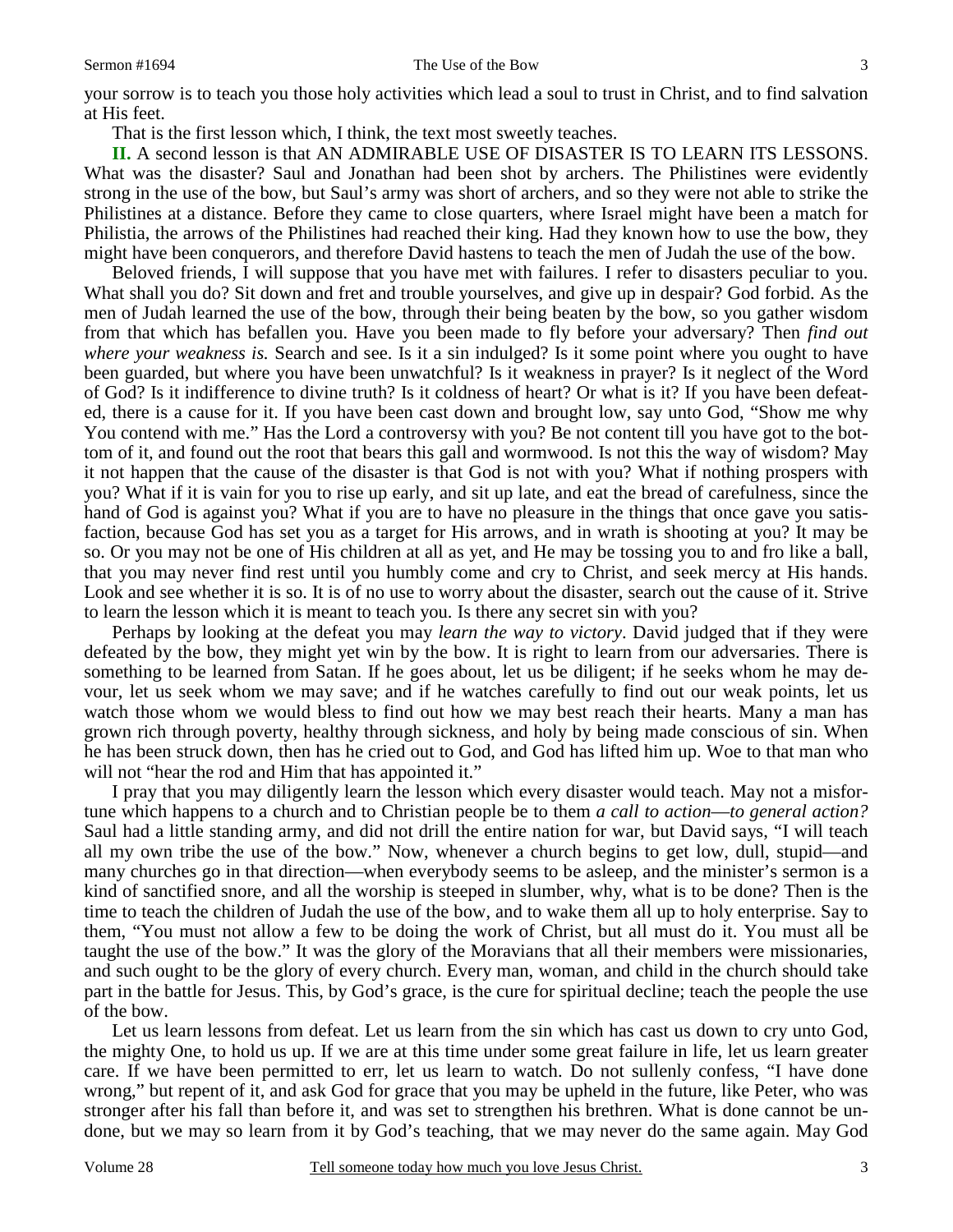grant that this may be the case. If it were proper, I could sing to you tonight a song of mourning over the disasters of a soul, or of a church, but I believe that I would not do you half as much good as by stirring you up to learn the use of the bow, that is to say, to rectify your errors, and supply your defects.

**III.** Now, thirdly, another lesson. A NOBLE MONUMENT TO A FRIEND IS TO IMITATE HIS EXCELLENCES. How does that come from the text? Why, thus. When Jonathan and David communed together, they fixed the meeting by Jonathan's shooting certain arrows. It is evident that Jonathan was a man, who greatly favored the use of the bow, and though his father did not largely introduce it into the army, yet Jonathan was well skilled therein. "Well then," says David, "in memory of Jonathan, instead of piling up a great monument, we will teach the children of Judah the use of the bow." Come, brethren, let this be your memorial to your dear father—if he was a child of God, be like him. If you want to keep in memory your beloved mother, exhibit in yourselves the virtues that shone in her. That sweet child of yours has gone to heaven, and can never be forgotten, and her likeness hangs over the mantelpiece. I mean that dear little child who sang of Jesus when she died. If you want to remember her beyond all forgetfulness, then love her Savior, and go where little Jane has gone. No memorial is more fit than imitation. Be yourself the monument, by exhibiting within yourself all that was good in the dear departed one.

 How especially true is this in connection with our divine Lord! I see the Romanist continually putting up crosses by the roadside, and sometimes on these there are hideous representations of a person dying by crucifixion, and there are nails, and sponge, and spear, and I know not what. This arises out of a natural desire to perpetuate the memory of the crucified Redeemer, but you will do far better, dear brother, if you are, yourself, crucified with Christ, and if you exhibit in your own person that divine selfdenial, that blessed love, that superlative holiness, which was found in Him. Some will build a church, and lavish money upon architecture. I shall not condemn them, for their splendid generosity may savor of the spirit of that woman who broke the alabaster box, and poured the ointment upon the Savior's feet. But I would suggest that to build up within one's self, by the power of God's Spirit, the Christ-like character is a better memorial than the best piece of architecture that can ever be put together. What if you should employ the greatest of sculptors, and he, with cunning hand, should mold the marble till it emulated life? Would not the monument mainly keep in mind the artist and rather make men think of the costliness of the work than of anything else? Whereas, if you become yourself, not in marble, but in living flesh, the image of Christ, then men will take notice of you that you have been with Jesus, and have learned of Him, and this will keep Him best in memory. If we do what Christ would have done under our circumstances, we shall be exhibiting a far better memorial of Him than wealth can possibly purchase. When David taught these people the use of the bow, every time they stringed an arrow they might remember Jonathan, and whenever a regiment of archers went through the streets to the battle, they brought Jonathan before the public mind. David instituted this form of royal artillery on purpose that Jonathan might be kept in mind. And you, dear friends, every time you go forth to do the service of God, obediently and zealously, as Jesus did it, you put men in mind of Jesus, and they say, "God has set these men in the world to be witnesses for Christ, to keep His name alive in the earth. These men are a blessing because Jesus Himself has blessed them." I would thus stir you all up to endeavor all the days of your life so to live and serve God that the name of Jesus Christ shall be kept alive in this nation, and throughout the world.

**IV.** Lastly, and but for a moment, I think that the form which this military order took, to teach the children of Judah the use of the bow, may be allegorically applied tonight to you, dear friends. IT IS A GREAT ADVANTAGE TO BELIEVERS TO LEARN THE USE OF THE BOW SPIRITUALLY. First, there is *the bow of prayer*. Its use has not gone out of date, but I wish that all of us knew how to shoot the arrows of the Lord's deliverance much better than we do. Holy men of old would pick out an arrow, and when they had chosen it they knew how to use it. They knew what they needed, and they prayed for it. They fitted their arrow on the string, that is to say, they took God's promise, the promise that answered their desire and fitting the one to the other, and they took straight aim at heaven and watched the flight of the arrow petition. They knew to whom they were praying, as well as what they were praying for, and why they expected to be heard, and so they drew the bow of prayer with all their might. When the man of God went up to the top of Carmel, and there took his bow and drew it, there was no fear of his missing the mark, or if, perhaps, the arrow had not force enough, he would pull the